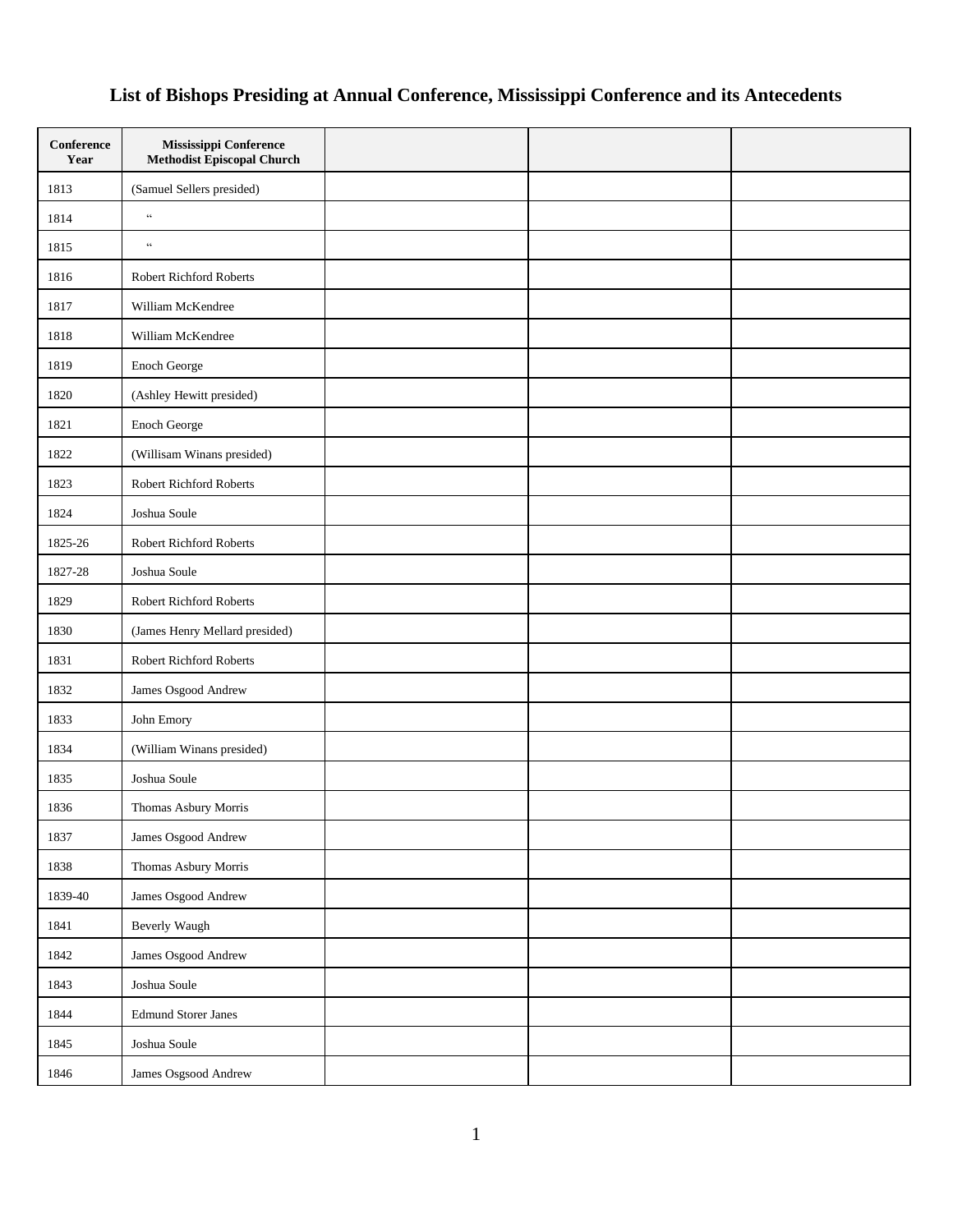| Conference<br>Year | <b>Mississippi Conference</b><br><b>Methodist Episcopal Church,</b><br><b>South</b> |                                                                             |                                                                            |  |
|--------------------|-------------------------------------------------------------------------------------|-----------------------------------------------------------------------------|----------------------------------------------------------------------------|--|
| 1847-8             | Robert Paine                                                                        |                                                                             |                                                                            |  |
| 1849-50            | William Capers                                                                      |                                                                             |                                                                            |  |
| 1851               | Robert Paine                                                                        |                                                                             |                                                                            |  |
| 1852               | James Osgood Andrew                                                                 |                                                                             |                                                                            |  |
| 1853               | William Capers                                                                      |                                                                             |                                                                            |  |
| 1854               | John Early                                                                          |                                                                             |                                                                            |  |
| 1855               | Hubbard Hinde Kavanaugh                                                             |                                                                             |                                                                            |  |
| 1856               | George Foster                                                                       |                                                                             |                                                                            |  |
| 1857               | John Early                                                                          |                                                                             |                                                                            |  |
| 1858               | <b>Robert Paine</b>                                                                 |                                                                             |                                                                            |  |
| 1859               | (Benjamin Michael Drake presided)                                                   |                                                                             |                                                                            |  |
| 1860               | John Early                                                                          |                                                                             |                                                                            |  |
| 1861               | <b>Robert Paine</b>                                                                 |                                                                             |                                                                            |  |
| 1862               | George Foster Pierce                                                                |                                                                             |                                                                            |  |
| 1863               | James Osgood Andrew                                                                 |                                                                             |                                                                            |  |
| 1864               | <b>Robert Paine</b>                                                                 |                                                                             |                                                                            |  |
|                    |                                                                                     |                                                                             | <b>Mississippi Mission Conference</b><br><b>Methodist Episcopal Church</b> |  |
| 1865               | (Levi Pearce presided)                                                              |                                                                             | <b>Edward Thomson</b>                                                      |  |
| 1866               | Robert Paine                                                                        |                                                                             | Matthew Simpson                                                            |  |
| 1867               | Robert Paine                                                                        |                                                                             | <b>Edward Raymond Ames</b>                                                 |  |
| 1868               | Hubbard Hinde Kavanaugh                                                             |                                                                             | (No conference held)                                                       |  |
|                    |                                                                                     |                                                                             | Mississippi Conference<br><b>Methodist Episcopal Church</b>                |  |
| 1869               | Holland Nimmons McTyeire                                                            |                                                                             | Matthew Simpson                                                            |  |
|                    |                                                                                     | North Mississippi Conference<br><b>Methodist Episcopal Church,</b><br>South |                                                                            |  |
| 1870               | David Seth Doggett                                                                  | David Seth Doggett                                                          | Levi Scott                                                                 |  |
| 1871-72            | Hubbard Hinde Kavanaugh                                                             | Hubbard Hinde Kavanaugh                                                     | <b>Edmund Storer Janes</b>                                                 |  |
| 1873               | William May Wightman                                                                | Robert Paine                                                                | <b>Edmund Storer Janes</b>                                                 |  |
| 1874               | Robert Paine                                                                        | David Seth Doggett                                                          | Stephen Mason Merrill                                                      |  |
| 1875               | <b>Enoch Mather Marvin</b>                                                          | Robert Paine                                                                | Randolph Sinks Foster                                                      |  |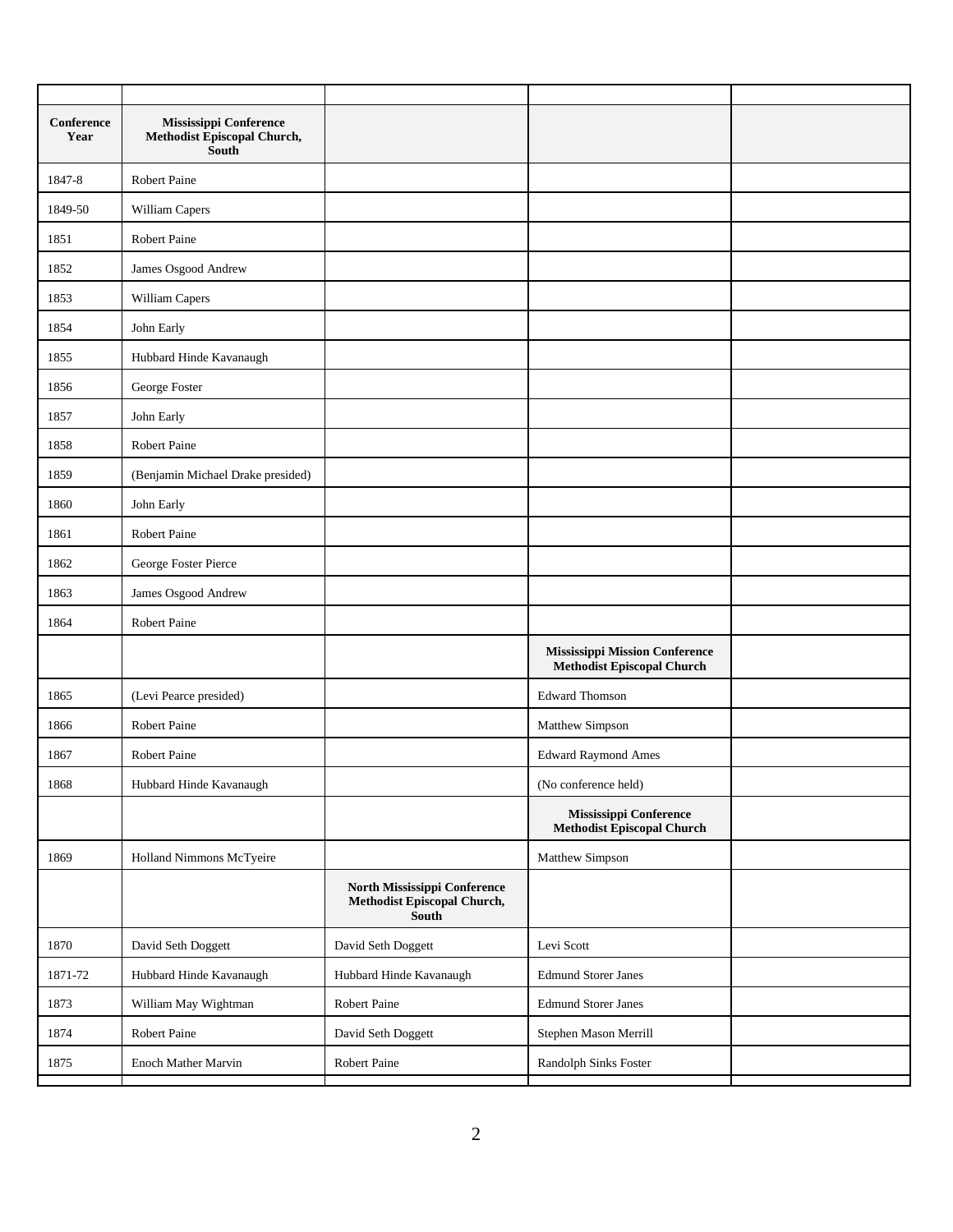| 1876               | William May Wightman                                           | George Foster Pierce                                                 | Gilbert Haven                                        |                                                                          |
|--------------------|----------------------------------------------------------------|----------------------------------------------------------------------|------------------------------------------------------|--------------------------------------------------------------------------|
| Conference<br>Year | Mississippi Conference<br>Methodist Episcopal Church,<br>South | North Mississippi Conference<br>Methodist Episcopal Church,<br>South | Mississippi Conference<br>Methodist Episcopal Church |                                                                          |
| 1877               | Holland Nimmons McTyeire                                       | John Christian Keener                                                | Isaac William Wiley                                  |                                                                          |
| 1878               | John Christian Keener                                          | Robert Paine                                                         | William Logan Harris                                 |                                                                          |
| 1879               | Hubbard Hinde Kavanaugh                                        | Hubbard Hinde Kavanaugh                                              | <b>Edward Andrews</b>                                |                                                                          |
| 1880               | (Charles Green Andrews presided)                               | Robert Paine                                                         | William Logan Harris                                 |                                                                          |
| 1881               | John Christian Keener                                          | Robert Paine                                                         | <b>Cyrus David Foss</b>                              |                                                                          |
| 1882               | Alpheus Waters Wilson                                          | Holland Nimmons McTyeire                                             | Jesse Truesdell Peck                                 |                                                                          |
| 1883               | Hubbard Hinde Kavanaugh                                        | Holland Nimmons McTyeire                                             | John Fletcher Hurst                                  |                                                                          |
| 1884               | Linus Parker                                                   | John Christian Keener                                                | Isaac William Wiley                                  |                                                                          |
| 1885               | Holland Nimmons McTyeire                                       | Robert Kennon Hargrove                                               | Willard Francis Mallalieu                            |                                                                          |
| 1886               | William Wallace Duncan                                         | William Wallace Duncan                                               | Thomas Bowman                                        |                                                                          |
| 1887               | John Christian Keener                                          | John Christian Keener                                                | Stephen Mason Merrill                                |                                                                          |
| 1888               | Robert Kennon Hargrove                                         | <b>Charles Betts Galloway</b>                                        | Henry White Warren                                   |                                                                          |
| 1889               | <b>Charles Betts Galloway</b>                                  | <b>Charles Betts Galloway</b>                                        | James Newbury Fitz Gerald                            |                                                                          |
| 1890               | <b>Charles Betts Galloway</b>                                  | <b>Charles Betts Galloway</b>                                        | John Heyl Vincent                                    |                                                                          |
|                    |                                                                |                                                                      |                                                      | <b>Upper Mississippi Conference</b><br><b>Methodist Episcopal Church</b> |
| 1891               | Eugene Russell Hendrix                                         | Eugene Russell Hendrix                                               | John Philip Newman                                   | <b>Edward Gayer Andrews</b>                                              |
| 1892               | John Cowper Granberry                                          | John Cowper Granberry                                                | Willard Francis Mallalieu                            | Stephen Mason Merrill                                                    |
| 1893               | Joseph Stanton Key                                             | Robert Kennon Hargrove                                               | <b>Edward Gayer Andrews</b>                          | Thomas Bowman                                                            |
| 1894               | John Christian Keener                                          | John Christian Keener                                                | John Morgan Walden                                   | John Morgan Walden                                                       |
| 1895               | William Wallace Duncan                                         | Oscar Penn Fitzgerald                                                | Thomas Bowman                                        | John Heyl Vincent                                                        |
| 1896               | Eugene Russell Hendrix                                         | <b>Charles Betts Galloway</b>                                        | Willard Francis Mallalieu                            | John Fletcher Hurst                                                      |
| 1897               | Alpheus Waters Wilson                                          | Alpheus Waters Wilson                                                | Charles Henry Fowler                                 | <b>Edward Gayer Andrews</b>                                              |
| 1898               | Charles Betts Galloway                                         | Joseph Stanton Key                                                   | William Xavier Ninde                                 | William Xavier Ninde                                                     |
| 1899               | William Wallace Duncan                                         | Warren Akin Candler                                                  | Stephen Mason Merrill                                | Stephen Mason Merrill                                                    |
| 1900               | Robert Kennon Hargrove                                         | Robert Kennon Hargrove                                               | Willard Francis Mallalieu                            | Willard Francis Mallalieu                                                |
| 1901               | Henry Clay Morrison                                            | Henry Clay Morrison                                                  | John Fletcher Hurst                                  | John Fletcher Hurst                                                      |
| 1902               | Joseph Stanton Key                                             | Joseph Stanton Key                                                   | Cyrus David Foss                                     | Charles Henry Fowler                                                     |
| 1903               | Joseph Stanton Key                                             | Alexander Coke Smith                                                 | Willard Francis Mallalieu                            | Willard Francis Mallalieu                                                |
| 1904               | William Wallace Duncan                                         | Charles Betts Galloway                                               | Willard Francis Mallalieu                            | Willard Francis Mallalieu                                                |
| 1905               | Charles Betts Galloway                                         | Elijah Embree Hoss                                                   | Henry Spellmeyer                                     | Henry Spellmeyer                                                         |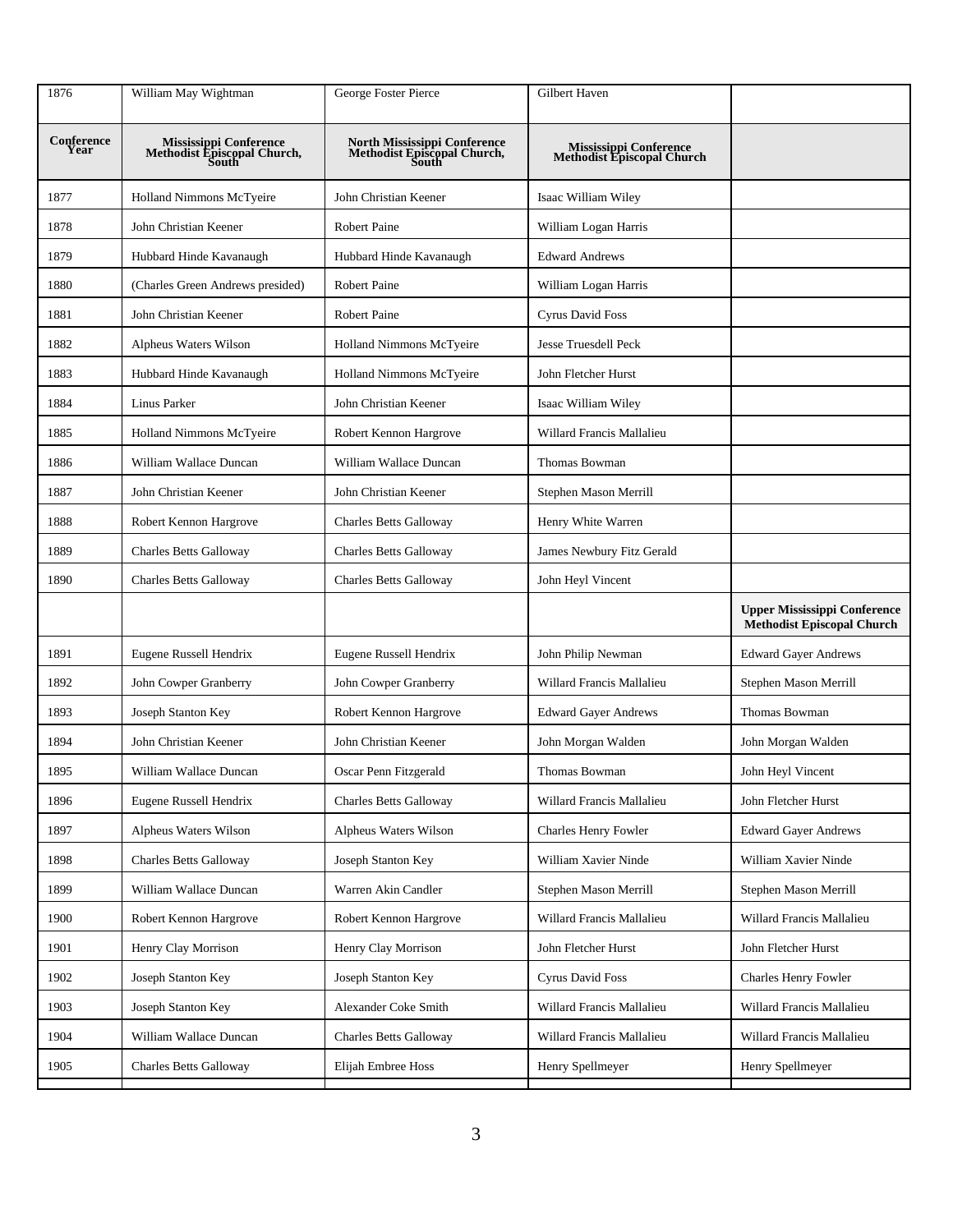| Seth Ward                                                      | Eugene Russell Hendrix                                               | William Fraser McDowell                              | William Fraser McDowell                                    |
|----------------------------------------------------------------|----------------------------------------------------------------------|------------------------------------------------------|------------------------------------------------------------|
| Eugene Russell Hendrix                                         | Eugene Russell Hendrix                                               | Joseph Flintoft Berry                                | Joseph Flintoft Berry                                      |
| Mississippi Conference<br>Methodist Episcopal Church,<br>South | North Mississippi Conference<br>Methodist Episcopal Church,<br>South | Mississippi Conference<br>Methodist Episcopal Church | Upper Mississippi Conference<br>Methodist Episcopal Church |
| Henry Clay Morrison                                            | Henry Clay Morrison                                                  | Luther Barton Wilson                                 | Luther Barton Wilson                                       |
| Elijah Embree Hoss                                             | Elijah Embree Hoss                                                   | Robert McIntyre                                      | Thomas Benjamin Neely                                      |
| Edwin Du Bose Mouson                                           | James Henry McCoy                                                    | Thomas Benjamin Neely                                | William Franklin Anderson                                  |
| Warren Akin Candler                                            | Alpheus Waters Wilson                                                | John Louis Nuelson                                   | William Alfred Quayle                                      |
| Henry Clay Morrison                                            | Henry Clay Morrison                                                  | John Louis Nuelson                                   | John Louis Nuelson                                         |
| Warren Akin Candler                                            | James Atkins                                                         | Wilbur Patterson Thirkield                           | Wilbur Patterson Thirkield                                 |
| Collins Denny                                                  | <b>Richard Green Waterhouse</b>                                      | Wilbur Patterson Thirkield                           | Wilbur Patterson Thirkield                                 |
| <b>James Atkins</b>                                            | James Atkins                                                         | Naphtali Luccock                                     | Naphtali Luccock                                           |
| William Belton Murrah                                          | William Belton Murrah                                                | Wilbur Patterson Thirkield                           | Wilbur Patterson Thirkield                                 |
| John Carlisle Kilgo                                            | John Carlisle Kilgo                                                  | Wilbur Patterson Thirkield                           | Wilbur Patterson Thirkield                                 |
| John Carlisle Kilgo                                            | John Carlisle Kilgo                                                  | Francis John McConnell                               | Francis John McConnell                                     |
| William Fletcher McMurry                                       | William Fletcher McMurry                                             | Wilbur Patterson Thirkield                           | Wilbur Patterson Thirkield                                 |
| William Fletcher McMurry                                       | William Fletcher McMurry                                             | Robert Elijah Jones                                  | Robert Elijah Jones                                        |
| William Newman Ainsworth                                       | William Newman Ainsworth                                             | Robert Elijah Jones                                  | Robert Elijah Jones                                        |
| William Newman Ainsworth                                       | William Newman Ainsworth                                             | <b>Charles Mead</b>                                  | Robert Elijah Jones                                        |
| William Newman Ainsworth                                       | William Newman Ainsworth                                             | Robert Elijah Jones                                  | Robert Elijah Jones                                        |
| William Newman Ainsworth                                       | William Newman Ainsworth                                             | Matthew Walker Clair, Jr.                            | Robert Elijah Jones                                        |
| Warren Akin Candler                                            | Warren Akin Candler                                                  | Robert Elijah Jones                                  | Frederick Thomas Keeney                                    |
| Warren Akin Candler                                            | Warren Akin Candler                                                  | Robert Elijah Jones                                  | Robert Elijah Jones                                        |
| Warren Akin Candler                                            | Warren Akin Candler                                                  | Wilbur Patterson Thirkield                           | Charles Mead and Wallace E.<br><b>Brown</b>                |
| Warren Akin Candler                                            | Warren Akin Candler                                                  | <b>Titus Lowe</b>                                    | <b>Titus Lowe</b>                                          |
| <b>Collins Denny</b>                                           | <b>Collins Denny</b>                                                 | Robert Elijah Jones                                  | Robert Elijah Jones                                        |
| <b>Collins Denny</b>                                           | Collins Denny                                                        | Robert Elijah Jones                                  | Matthew Walker Clair, Jr.                                  |
| <b>Collins Denny</b>                                           | Collins Denny                                                        | Robert Elijah Jones                                  | Robert Elijah Jones                                        |
| Hoyt McWhorter Dobbs                                           | Hoyt McWhorter Dobbs                                                 | Matthew Walker Clair, Jr.                            | Robert Elijah Jones                                        |
| Hoyt McWhorter Dobbs                                           | <b>Hoyt McWhorter Dobbs</b>                                          | Robert Elijah Jones                                  | Robert Elijah Jones                                        |
| Hoyt McWhorter Dobbs                                           | Hoyt McWhorter Dobbs                                                 | Alexander Preston Shaw                               | Alexander Preston Shaw                                     |
| <b>Hoyt McWhorter Dobbs</b>                                    | <b>Hoyt McWhorter Dobbs</b>                                          | Junius Ralph Magee                                   | Junius Ralph Magee                                         |
| Urban Valentine William Darlington                             | John Lloyd Decell                                                    | Alexander Preston Shaw                               | Alexander Preston Shaw                                     |
|                                                                |                                                                      |                                                      |                                                            |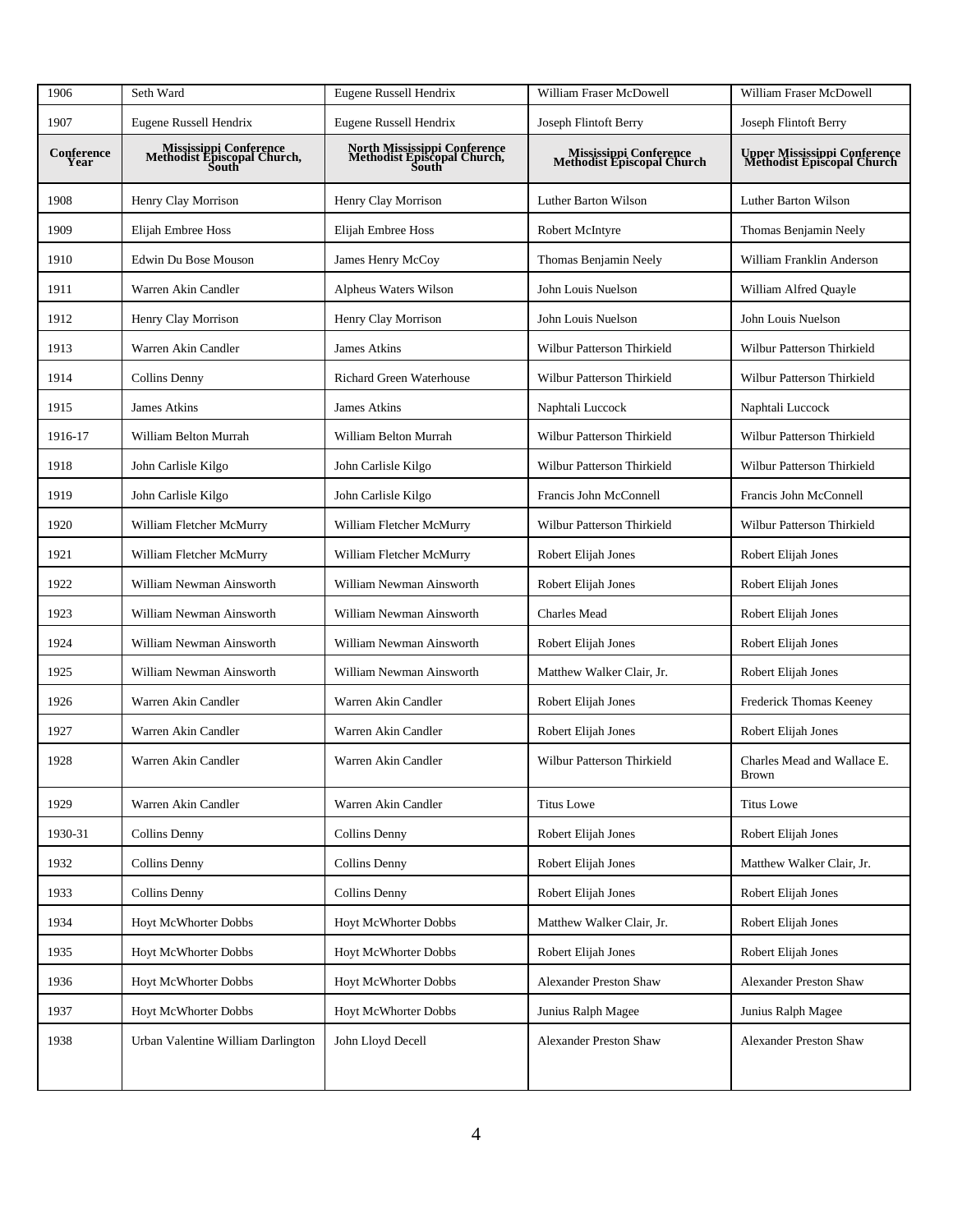| Conference<br>Year | <b>Mississippi Conference</b><br><b>The Methodist Church</b><br><b>Southeastern Jurisdiction</b>    | North Mississippi Conference<br><b>The Methodist Church</b><br><b>Southeastern Jurisdiction</b>    | <b>Mississippi Conference</b><br><b>The Methodist Church</b><br><b>Central Jurisdiction</b>           | <b>Upper Mississippi Conference</b><br><b>The Methodist Church</b><br><b>Central Jurisdiction</b>    |
|--------------------|-----------------------------------------------------------------------------------------------------|----------------------------------------------------------------------------------------------------|-------------------------------------------------------------------------------------------------------|------------------------------------------------------------------------------------------------------|
| 1939               | William Turner Watkins                                                                              | William Turner Watkins                                                                             | <b>Alexander Preston Shaw</b>                                                                         | <b>Alexander Preston Shaw</b>                                                                        |
| 1940               | Hoyt McWhorter Dobbs                                                                                | William Turner Watkins                                                                             | Robert Elijah Jones                                                                                   | Robert Elijah Jones                                                                                  |
| 1941-43            | John Lloyd Decell                                                                                   | William Walter Peele                                                                               | Robert Elijah Jones                                                                                   | Robert Elijah Jones                                                                                  |
| 1944-45            | John Lloyd Decell                                                                                   | John Lloyd Decell                                                                                  | <b>Robert Nathaniel Brooks</b>                                                                        | <b>Robert Nathaniel Brooks</b>                                                                       |
| 1946               | Urban Valentine William Darlington                                                                  | Urban Valentine William Darlington                                                                 | <b>Robert Nathaniel Brooks</b>                                                                        | <b>Robert Nathaniel Brooks</b>                                                                       |
| 1947               | Urban Valentine William Darlington                                                                  | Marvin Augustus Franklin                                                                           | <b>Robert Nathaniel Brooks</b>                                                                        | <b>Robert Nathaniel Brooks</b>                                                                       |
| 1948-52            | Marvin Augustus Franklin                                                                            | Marvin Augustus Franklin                                                                           | <b>Robert Nathaniel Brooks</b>                                                                        | <b>Robert Nathaniel Brooks</b>                                                                       |
| 1953               | Marvin Augustus Franklin                                                                            | Marvin Augustus Franklin                                                                           | John Wesley Edward Bowen                                                                              | Robert Elijah Jones                                                                                  |
| Conference<br>Year | <b>Mississippi Conference</b><br><b>The Methodist Church</b><br><b>Southeastern Jurisdiction</b>    | North Mississippi Conference<br><b>The Methodist Church</b><br><b>Southeastern Jurisdiction</b>    | <b>Mississippi Conference</b><br><b>The Methodist Church</b><br><b>Central Jurisdiction</b>           | <b>Upper Mississippi Conference</b><br><b>The Methodist Church</b><br><b>Central Jurisdiction</b>    |
| 1954-56            |                                                                                                     |                                                                                                    |                                                                                                       |                                                                                                      |
|                    | Marvin Augustus Franklin                                                                            | Marvin Augustus Franklin                                                                           | Willis Jefferson King                                                                                 | Willis Jefferson King                                                                                |
| 1957               | Marvin Augustus Franklin                                                                            | Marvin Augustus Franklin                                                                           | <b>Edgar Amos Love</b>                                                                                | John Wesley Edward Bowen                                                                             |
| 1958-60            | Marvin Augustus Franklin                                                                            | Marvin Augustus Franklin                                                                           | Willis Jefferson King                                                                                 | Willis Jefferson King                                                                                |
| 1961-64            | Marvin Augustus Franklin                                                                            | Marvin Augustus Franklin                                                                           | Charles Franklin Golden                                                                               | Charles Franklin Golden                                                                              |
| 1965               | Edward Juliun Pendergrass, Jr.                                                                      | Edward Juliun Pendergrass, Jr.                                                                     | Marquis Lafayette Harris                                                                              | Marquis Lafayette Harris                                                                             |
| 1966               | Edward Juliun Pendergrass, Jr.                                                                      | Edward Juliun Pendergrass, Jr.                                                                     | William Kenneth Pope                                                                                  | Marquis Lafayette Harris                                                                             |
| 1967               | Edward Juliun Pendergrass, Jr.                                                                      | Edward Juliun Pendergrass, Jr.                                                                     | <b>Edgar Amos Love</b>                                                                                | <b>Edgar Amos Love</b>                                                                               |
| Conference<br>Year | <b>Mississippi Conference</b><br><b>United Methodist Church</b><br><b>Southeastern Jurisdiction</b> | North Mississippi Conference<br><b>United Methodist Church</b><br><b>Southeastern Jurisdiction</b> | <b>Mississippi Conference</b><br><b>United Methodist Church</b><br><b>Former Central Jurisdiction</b> | <b>Upper Mississippi Conference</b><br>United Methodist Church<br><b>Former Central Jurisdiction</b> |
| 1968               | Edward Juliun Pendergrass, Jr.                                                                      | Edward Juliun Pendergrass, Jr.                                                                     | Lineunt Scott Allen                                                                                   | Lineunt Scott Allen                                                                                  |

| Conference<br>Year | <b>Mississippi Conference</b><br><b>United Methodist Church</b> | <b>North Mississippi Conference</b><br><b>United Methodist Church</b> |
|--------------------|-----------------------------------------------------------------|-----------------------------------------------------------------------|
| 1973-80            | Mack B. Stokes                                                  | Mack B. Stokes                                                        |
| 1981-84            | Carlton P. Minnick, Jr.                                         | Carlton P. Minnick, Jr.                                               |
| 1985-88            | Robert C. Morgan                                                | Robert C. Morgan                                                      |